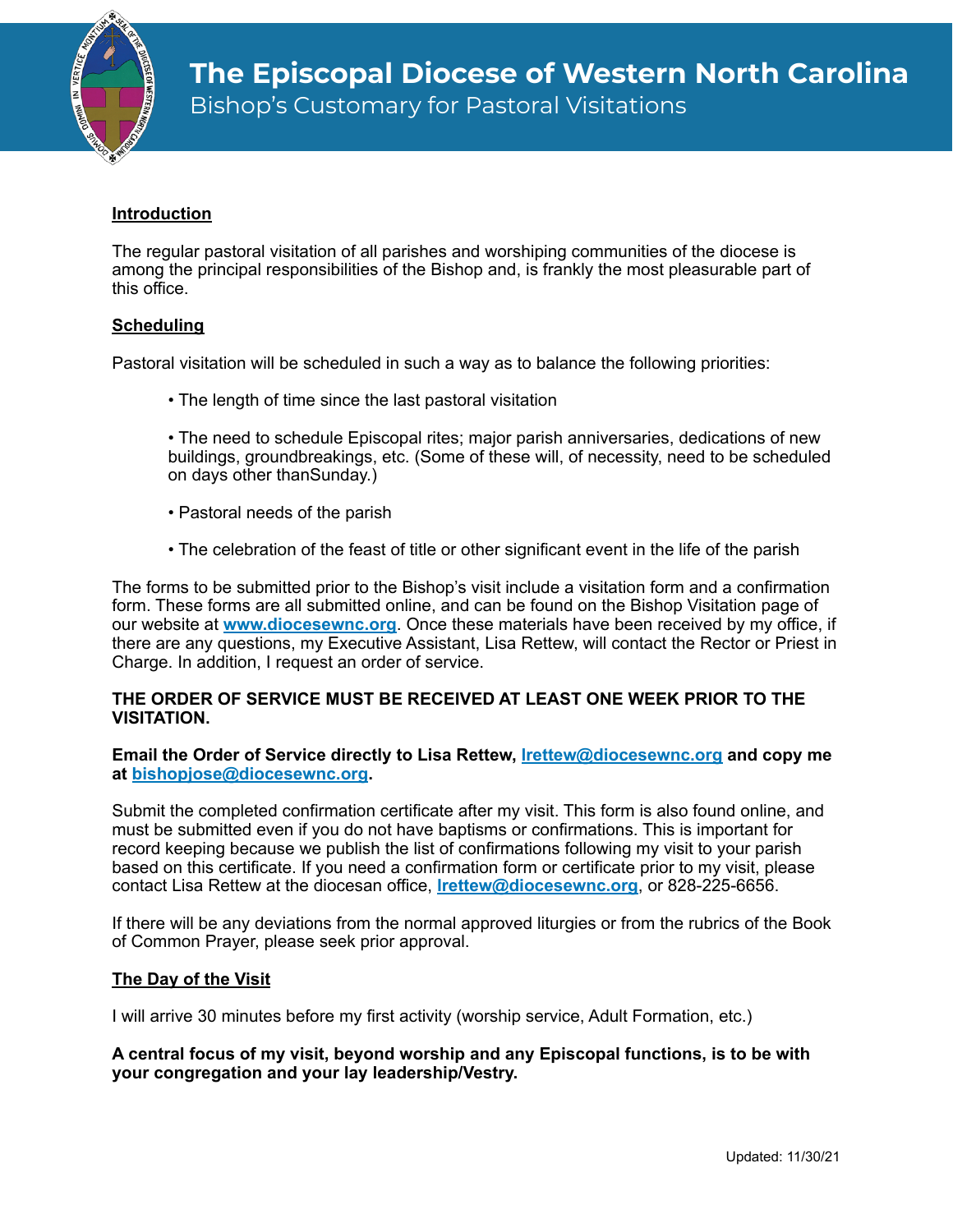I highly value and enjoy adult formation time where I am available and present for conversation and questions. I request that your Sunday morning service schedule be modified, if necessary, to accommodate time set aside for me to be with your people at an adult forum or extended coffee hour.

If your parish has more than one Sunday morning service, please let me know if you need me to attend all services. My experience in the diocese has shown that parishioners tend to come to the later confirmation service. Earlier service attendance does drop significantly which would be a factor in your decision.

I will need a copy of a current parish directory to take with me (pictorial is preferred), as well as a list of the officers of your parish if they are not noted in the directory.

Part of my visit is to be available to meet briefly with the Vestry as it is important for me to connect with the leaders of the parish. I am always excited to hear about what is going on in your community. I am happy to meet the Vestry at a time that works for them as well as for the clergy. This can be before or after the service(s).

### **The Liturgy of the Day**

The Propers should be for the appointed Sunday in the Church Year.

When I visit, I prefer that the whole congregation uses a bulletin containing the full service as an expression of hospitality to the guest among us. When preparing the service bulletin, please include all applicable rubrics.

If there is to be a baptism or confirmation, I would like to have a chair in the center of the Chancel and begin the service from there. The chair can be removed at the Peace. If there is not a baptism or confirmation, a chair is not necessary.

For confirmation and reception, I prefer to confirm or receive one at a time. Couples who wish may be confirmed together.

At Baptism, I, the bishop will baptize unless there are certain pastoral circumstances. I will do the sealing and then follow with the prayer for the gifts of the Spirit. All of this will take place at the font. Please note that if an adult is baptized by the Bishop, this rite is confirmation.

If there is no baptism or confirmation, please use the Reaffirmation of the Baptismal Covenant instead of the Creed.

I will celebrate the liturgy that is customary and normal in your parish, including singing or chanting.

Normally, liturgical colors will be that of the day. You may also use white for baptism or confirmation. Please be sure to indicate your vestment request on the visitation form.

To emphasize my pastoral relationship, I normally wear the chasuble of the parish. The color should be the color of the season, or white if there is a baptism or confirmation. I will bring a plain alb, miter, and my pastoral staff. If you don't have Eucharistic vestments, let me know and I will bring my own.